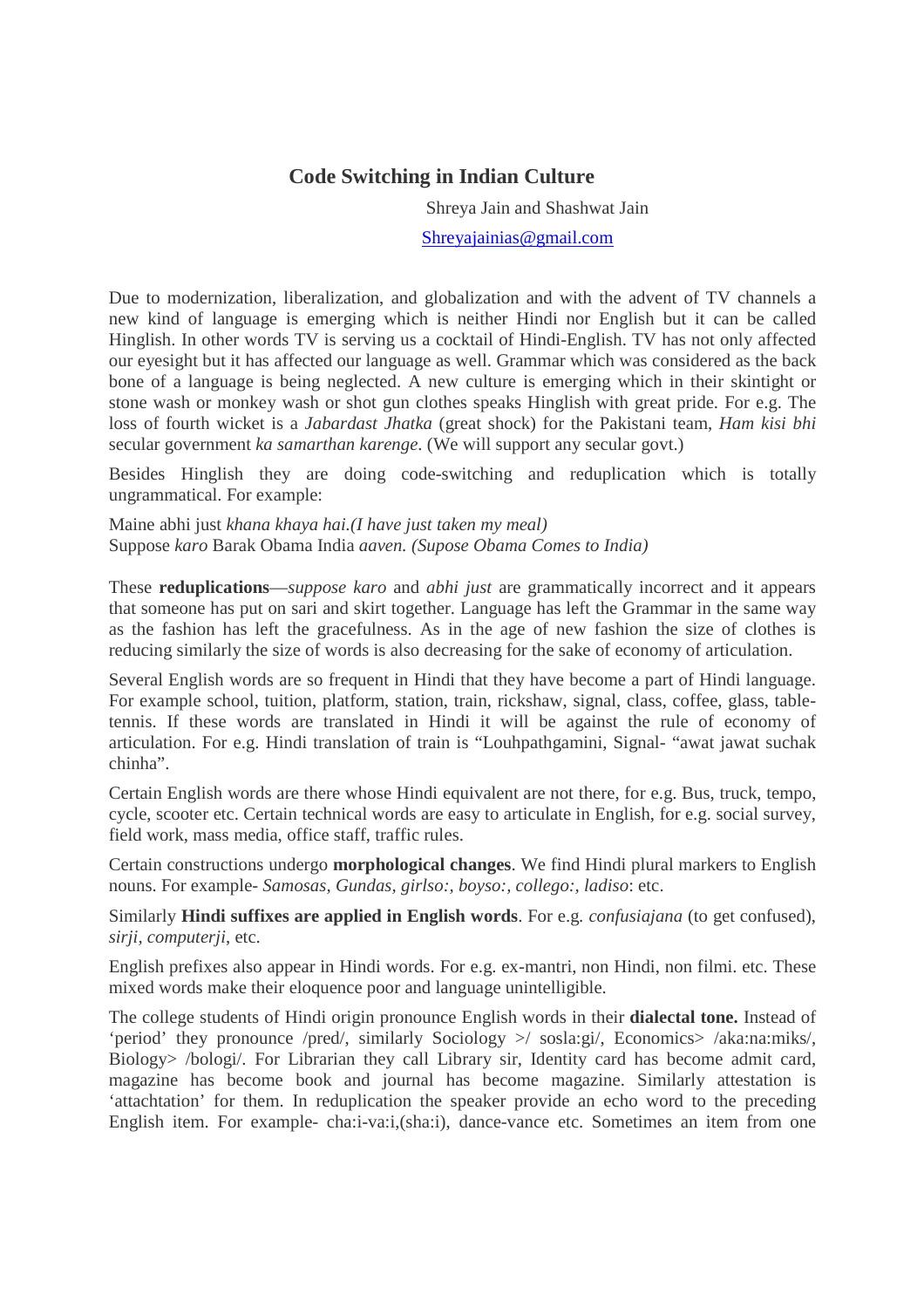language gets attached to its equivalent in the other language. For example*: bi:ch* center *me rakho*, *gol* round *me ghumao*, *thanda* cold drink, G.D.C. College, etc. This type of language will not grant them success.

A large proportion of the world's population is bilingual. Bilingualism is present practically in every country of the world, in all classes of the society. A bilingual speaking to the other bilingual chooses the language unconsciously semi-consciously with no extra time or effort. Language alternation has become significant in the Indian context in view of the variety of language distribution throughout the country. Bilingual processes such as diglossia, code-mixing and code-switching are the most commonly noticed instances of code alternation. This process is called code-switching, in the general context of bilingualism.

 Code-switching is a device used in the functional context in which a multilingual person makes alternate use of two or more languages as the situation demands. This phenomenon has been referred to variously as 'conversational code-switching' (Gumperz 1982), 'codemixing' (Kachru 1979), with language –specific tables such as 'Hinglish' (Verma 1976), in recent sociolinguistic literature.

## **2. Data Collection**

 For the purpose of survey the native speakers of Hindi were chosen. There were two main steps in the investigation. First with the help of questionnaire the interviews with 100 members belonging to different states of society were conducted. Secondly the speeches of 20 subjects with the help of tape-recorder were recorded to ensure that the data obtained in the speech of the Hindi-English bilinguals was natural and spontaneous.

The five principal domains used in our investigation are: family, friendship, neighbourhood, transactions and employment. The questionnaire also sought information regarding the speakers' sociocultural profile, such as their linguistic background, status, age, sex, medium of instruction and attitude to English, with a view to finding out correlation between these and the subjects' language use.

 Our data shows that English domain for the informant is employment domain while the most Hindi domain is family. In the family domain the mother tongue is the most dominant code in its most intimate variety, which is a symbol of group identity and solidarity. In the transaction domain some transaction, e.g. banking, elicits more English. In the domain of religion-rituals, recitations and ceremonies are carried out in the classical language (Sanskrit, Arabic, Pali, etc.) though devotional hymns and prayers are often in the regional dialects. In the entertainment domain Hindi is more popular than the regional languages or English. Hindi movies and film songs find wide patronage all over India and are probably the most effective instruments for the popularization of the language. English is associated with upward socioeconomic mobility, national mobility, authority, modernization and westernization.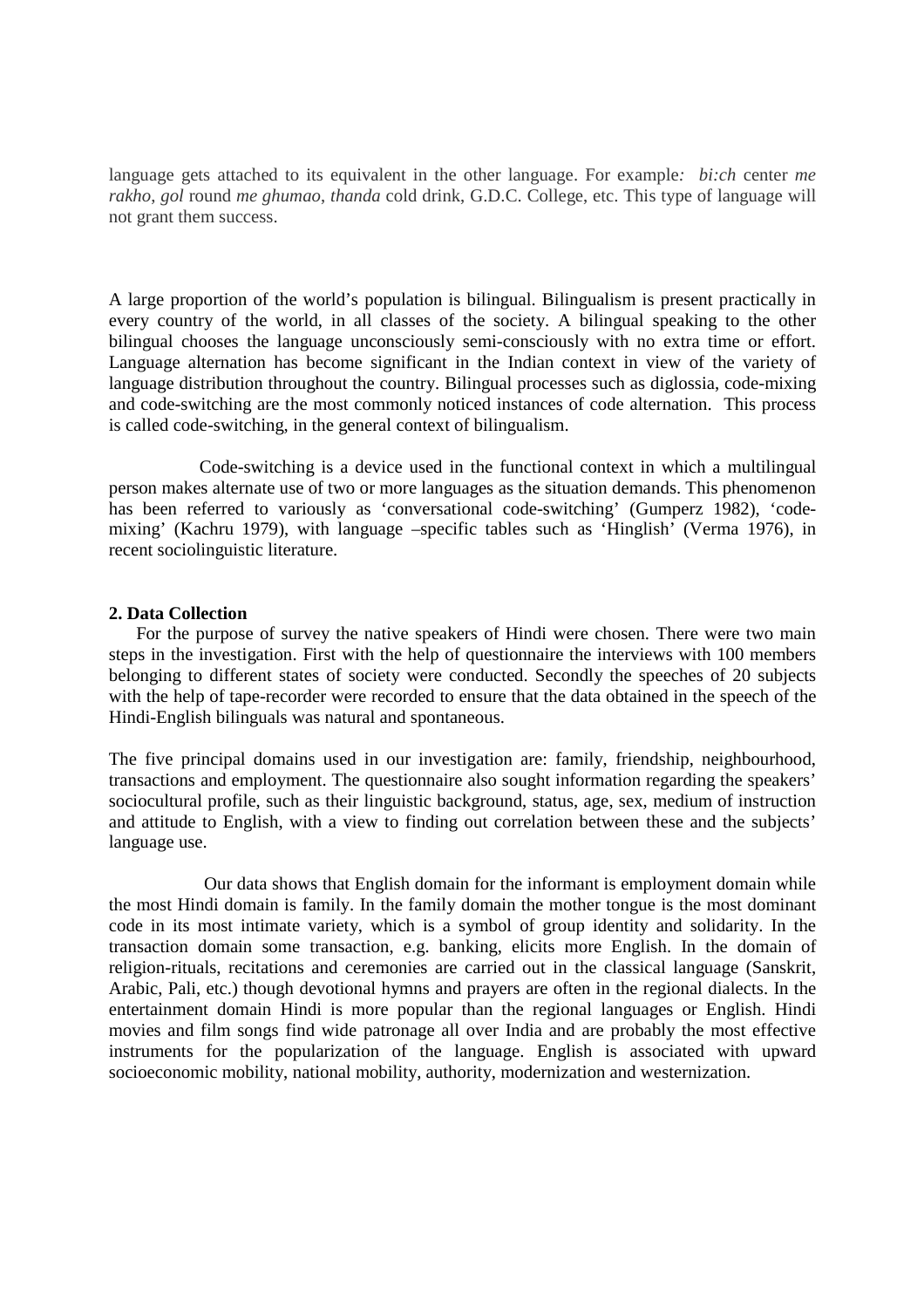In the domains of friendship, neighbourhood and employment the Hindi-English mixed code emerges as dominant. In the domain of transaction, however, no language has been found to be dominant.

 There are certain socio-cultural variables, which affects language choice. In our investigation we concentrated on certain well-known variables, such as the speakers' educational level, sex and age. An attempt was also made to find out whether there is any correlation between the subjects' attitude to a language and linguistic variation. Similarly the social situation, topics, rolerelationships are the other factors which cause language variation.

## **3. Code-switching**:

The data of code-switching was obtained from the sources mentioned above. See the advertisement of BPL:

Ab BPL ke ma;lik jitenge bumper prizes, Country wide finance ki suvidha.

(Now BPL owner will win bumper prizes, facility of country wide finance).

In the above advertisement code-switching occurs at the end of each clause to catch the reader's attention. Thus it is their shop keeping mentality which provoke them to use simple and new type of language, whether it is Hinglish or ungrammatical or full of spelling mistake.

**4.** An attempt has been made to explain why the English words have been used rather than their Hindi equivalents.

- i) **Sandwich Words**: e.g. library ki book, seminar ka paper. (The informants are not switching, but are using words, which belong to the overlapping area and between which Hindi words tend to be sandwiched.
- ii) **Choice of Lexical Items**: There are many English words, which have become a part of language because they have no Hindi equivalents. For example, T.V., radio, video, cigarette, diploma, flashback, furniture etc.
- iii) **Common English words**: Hindi equivalents of English words are uncommon, so the English words are used. For Example, class, college, Vice-chancellor etc.
- iv) **Economy of articulation**: e.g. sorry (two syllables)—ma:f karna: (three syllable), best (one syllable)—sabse accha: (4 sylable), etc.
- v) **Polite Connotations**: e.g. ladies (orte), Husband (pati),
- vi) **Western Concept**: e.g. sweet dish (mitha:), fork (ka:nta:) etc.

**5. Inflection and Reduplication**: Certain constructions undergo morphological changes. We find Hindi plural markers to English nouns. For example- Samosas, Gundas, girlso:, boyso:, collego:, ladiso: etc.

In reduplication the speaker provide an echo word to the preceding English item. For examplecha:i-va:i,(sha:i), dance-vance etc. Sometimes an item from one language gets attached to itsequivalent in the other language. For example: bi:ch center me rakho, gol round me ghumao, thanda cold drink, G.D.C. College, etc.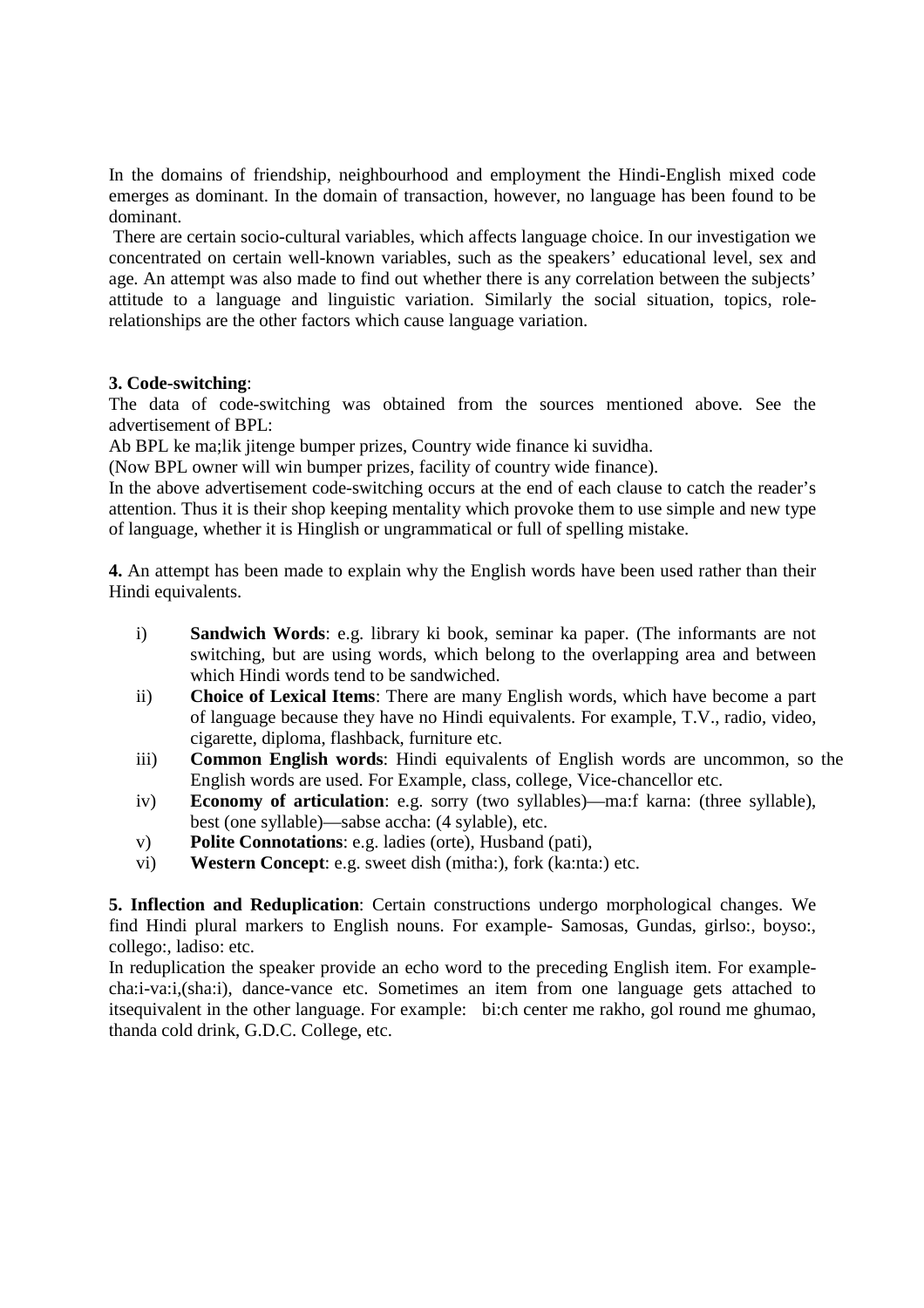The substantial data collected for the study shows that code switching has a major contribution in the formation of Indian English.

Globalization is a threat to national language. We live in the country (India) where the survival of our own language is threatened by success of English. The college students of Hindi origin pronounce English words in their dialectal tone. The Indians accepted the language of British in their typical way, they "accultured" it i.e. they used the language in a native culture. Consequently cultural features were reflected in it. This phenomenon is unique not to one colony alone but typical of all situations of language contact. The language gradually came into contact with various culture and with the result a mixed variety of language is produced which is used as popular language of day to day life.

Thus, switching of codes is essentially an intragroup phenomenon. Sociological and other background factors affect it only within a group and often individual characteristics influence the speaker's choice of language. It is clearly conditioned by topic, situation, role relationship and style of speech; it is above all verbal strategy, the choice of a speaker from his verbal repertoire, according to the principle of 'speech economy', language distance is not an absolute, it is a function of intensity of contact and social context.

## **References**

 Bansal, R.K. and J.B. Harrison. 1983. *Spoken English for India.* Madras, Orient Longman.

- Christopherson, Paul (1973), *Second Language Learning Myth and reality*: Harmondsworth, Middlesex England, Panguin Books Ltd.
- Diebold, A.R. (1964), Incipient Bilingualism in D. Hymes (ed.) *Language in Culture and Society:* New York, Harper and Rowe.
- Edelman. M. (1971),The Contextualization of School Children's Bilingualism in Fishman, J.A. et. Al. (eds.), *Bilingualism in Barrio.* Bloomington: Indiana University Press.
- Firth, J.R. (1957), A Synopsis of Linguistic Theory, in Firth, J.R. (ed.), *Studies in Linguistic Analysis. Oxford: Basil Blackwell.*
- Fishman, J.A.(1966), Language Maintenance and Language Shift as a Field of Inquiry, in Fishman, J.A. et. Al. (ed.) *Language Loyalty in United States.* The Hague: Mouton*.*

Gumperz, J.J. (1968), *The speech Community* in Giglioli. P.P. (ed.)